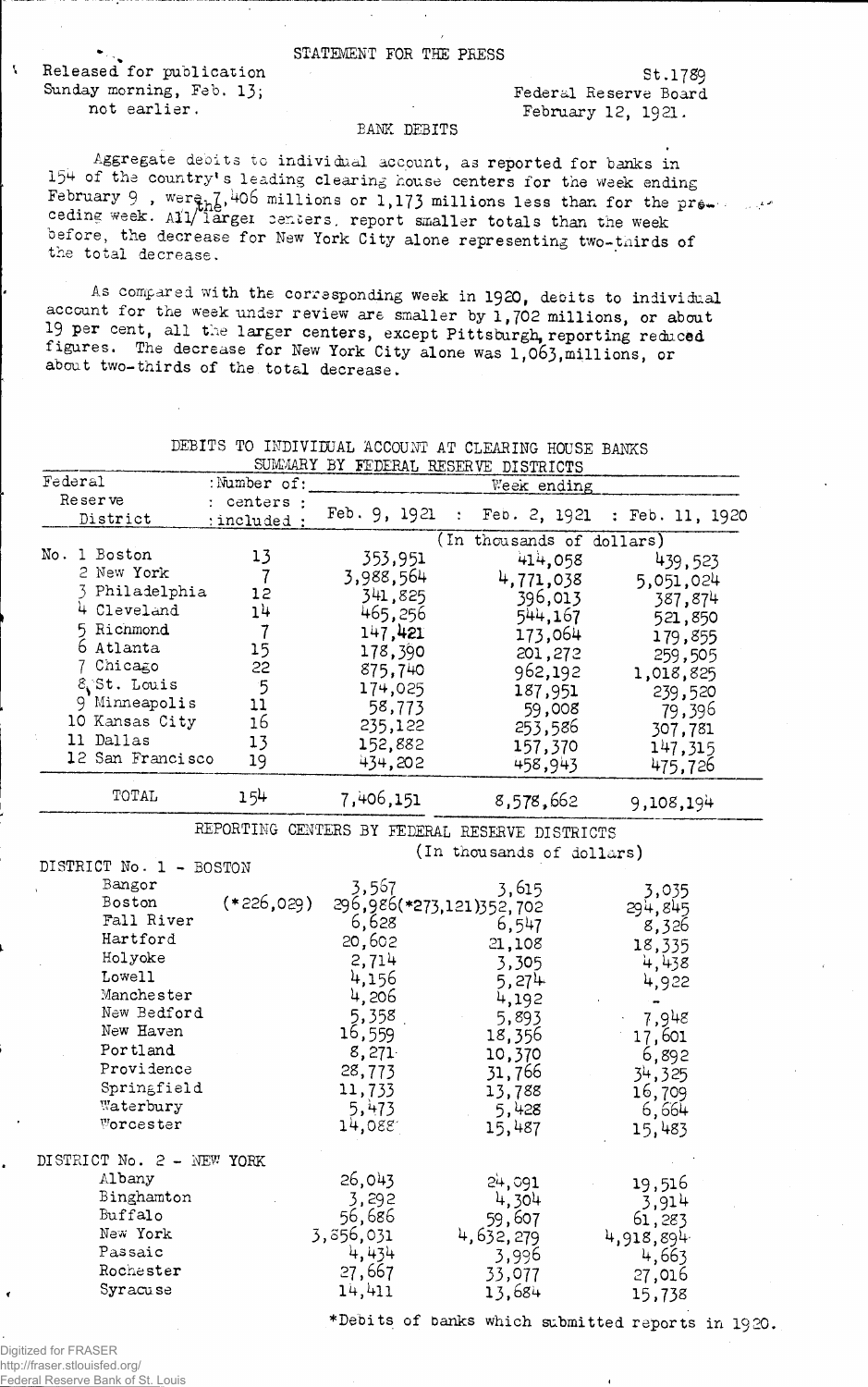| DEBITS TO INDIVIDUAL ACCOUNT AT CLEARING HOUSE BANKS                     | St.1789a                             |
|--------------------------------------------------------------------------|--------------------------------------|
| Week ending<br>Feb.<br>Feb. 2, 1921<br>1921<br>$\sim$ 100 $\pm$<br>Feb.9 | 11,<br>1920                          |
| (In thousands of dollars)                                                |                                      |
| DISTRICT No. 3 - PHILADELPHIA                                            |                                      |
| 3,025<br>Altoona<br>2,917                                                | $\mathcal{E}^{\mathcal{A}}$<br>2,470 |
| 4,599.<br>4,355<br>Chester                                               | 4,110                                |
| 6,400<br>7,000<br>Harrisburg                                             | 2,300                                |
| 4,610<br>5,081<br>Johnstown                                              | 3,104                                |
| 4,984<br>4,781<br>Lancaster                                              | 4,651                                |
| 319,216<br>322,762<br>270,488<br>Philadelphia                            |                                      |
| 6,818<br>6,158<br>Reading                                                |                                      |
| 15,460<br>13,800<br>Scranton<br>15,777<br>10,168<br>10,117<br>Trenton    |                                      |
| 9,850<br>8,735<br>Wilkes-Barre                                           | 7,352                                |
| 7,201<br>Williamsport<br>3,929<br>3,979                                  | 3,285                                |
| 12,663<br>Wilmington<br>8,032<br>8,081                                   |                                      |
| York<br>3,485<br>3,799                                                   | 3,146                                |
|                                                                          |                                      |
| DISTRICT No. 4 - CLEVELAND<br>12,356<br>Akron<br>27,991                  |                                      |
| 12,532<br>60,404<br>Cincinnati<br>54,795<br>58,974                       |                                      |
| 146,316<br>148,918<br>Cleveland<br>117,251                               |                                      |
| 26,202<br>Columbus<br>29,126                                             | 27,678                               |
| 11,695<br>11,468<br>Dayton<br>11,498                                     |                                      |
| 6,018<br>6,204<br>Erie                                                   | 6,304                                |
| 3,863<br>Greensburg<br>5,127                                             | 4,029                                |
| 5,567<br>Lexington<br>11,550<br>5,717                                    |                                      |
| 3,206<br>Oil City<br>2,955                                               | 1,865                                |
| 177,648<br>Pittsburgh<br>173,188<br>212,551                              |                                      |
| 3,419<br>Springfield<br>3,852                                            | 3,135                                |
| Toledo<br>24,300<br>25,608<br>23,477                                     |                                      |
| 7,601<br>Wheeling<br>9,731                                               | 7,223                                |
| Youngstown<br>11,159<br>16,050<br>12,722                                 |                                      |
| DISTRICT No. 5 - RICHMOND                                                |                                      |
| Baltimore<br>104,723<br>83,830<br>97,203                                 |                                      |
| Charleston<br>5,600<br>6,400<br>10,228                                   |                                      |
| Charlotte<br>5,523<br>4,588<br>11,223<br>Columbia                        |                                      |
| 4,666<br>4,550<br>3,345<br>Greenville                                    | 8,019                                |
| 3,505<br>5,648<br>Huntington<br>5,957                                    |                                      |
| Norfolk<br>13,816<br>16,893<br>15,046                                    |                                      |
| 4,300<br>Raleigh<br>3,890                                                | 5,800                                |
| Richmond<br>29.,686<br>33,867<br>30,489                                  |                                      |
| 36,414<br>38,054<br>Washington                                           |                                      |
| 7,443<br>Wilmington<br>5,517                                             |                                      |
| DISTRICT No. 5 - ATLANTA                                                 |                                      |
| 27,620<br>23,892<br>Atlanta<br>32,753                                    |                                      |
| 6,087<br>Augusta<br>10,500<br>6,039                                      |                                      |
| 15,563<br>Birmingham<br>16,100<br>17,238                                 |                                      |
| 8,245<br>10,994<br>9,194<br>Chattanooga                                  |                                      |
| Jacksonville<br>12,170<br>12,702<br>13,955                               |                                      |
| 5,560<br>6,027<br>Knoxville                                              | 6,754                                |
| 3,765<br>3,937<br>Macon                                                  | 7,264                                |
| 5,840<br>6,461<br>Mobile                                                 | 9,752                                |
| 3,181<br>4,015<br>Montgomery .                                           | 5,843                                |
| 26,281<br>21,252<br>19,070<br>Nashville                                  |                                      |
| 88,944<br>53,319<br>69,157<br>New Orleans                                |                                      |
| 1,395<br>$\frac{1,941}{10,677}$<br>Pensacola                             | 2,915                                |
| 18,666<br>10,810<br>Savannah<br>5,622                                    | 6,668                                |
| 5,297<br>Tampa<br>1,744<br>1,842<br>Vicksburg                            | 2,116                                |

l,

 $\frac{1}{2}$ 

 $\zeta$ 

l,

 $\frac{1}{2}$ 

Digitized for FRASER http://fraser.stlouisfed.org/ Federal Reserve Bank of St. Louis

İ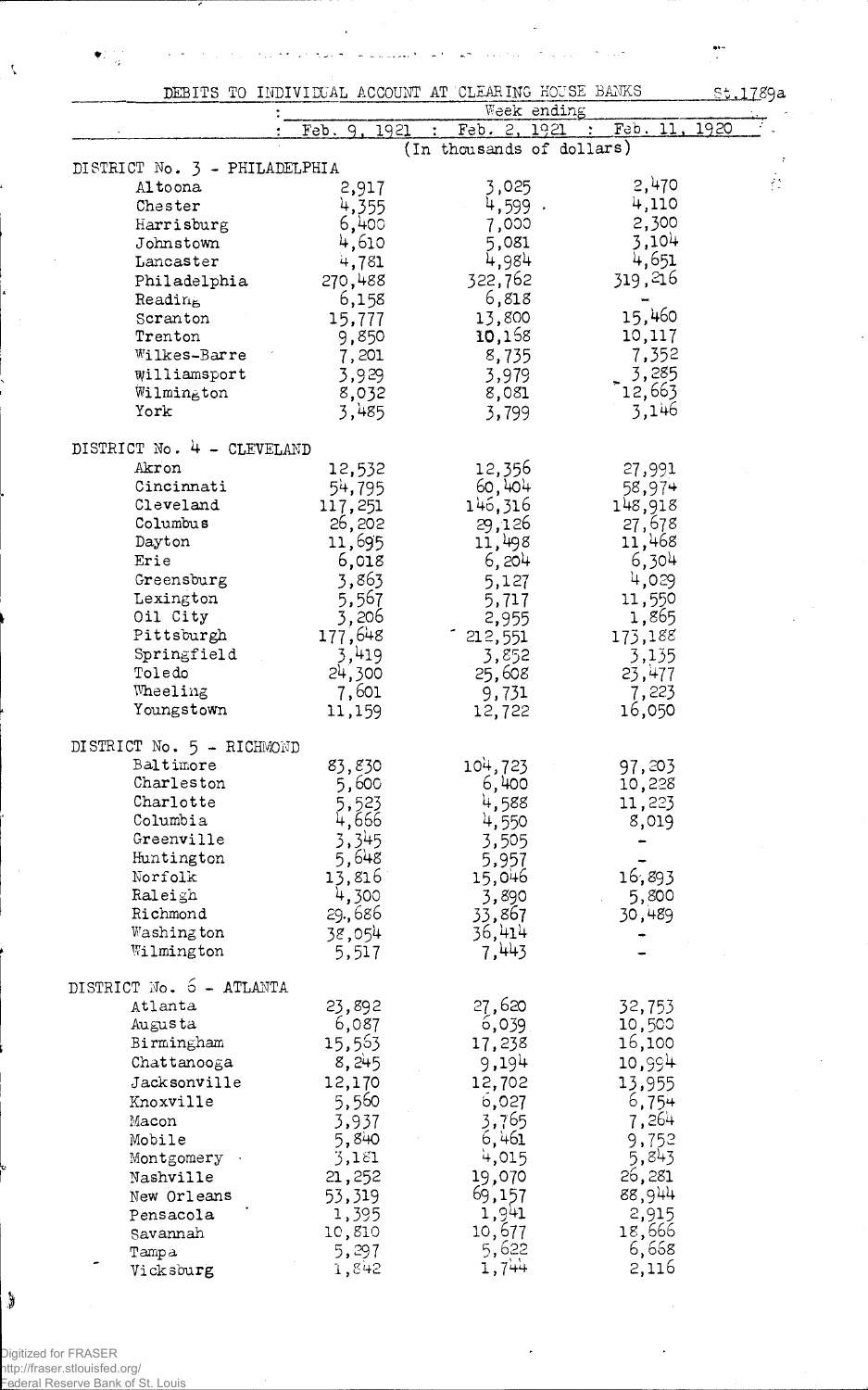| DEBITS TO INDIVIDUAL ACCOUNT AT CLEARING HOUSE BANKS |                               |                                           |                 | St.1739b                                         |
|------------------------------------------------------|-------------------------------|-------------------------------------------|-----------------|--------------------------------------------------|
|                                                      |                               |                                           | Veek ending     |                                                  |
|                                                      | Feb.9<br>1921                 | Teb. 2, 1921<br>(In thousands of dollars) |                 | 1920<br>Feb. 11                                  |
|                                                      |                               |                                           |                 |                                                  |
| DISTRICT No. 7 - CHICAGO<br>Bay City.                | 2,472                         |                                           | 2,597           | 3,366                                            |
|                                                      | 2,112                         |                                           | 2,239           | 2,571                                            |
| Bloomington                                          | 9,306                         |                                           | 8,880           | 8.167                                            |
| Cedar Rapids                                         |                               |                                           | 652,027         | 670,098                                          |
| Chicago                                              | 579,381                       |                                           | 6,150           | 6,146                                            |
| Davenport                                            | 6,220<br>2,684                |                                           | 2,896           | 3,618                                            |
| Decatur                                              |                               |                                           | 16, 252         | 21,621                                           |
| Des Moines                                           | 16,486                        |                                           | 109,992         | 108,855                                          |
| Detroit                                              | 95,455                        |                                           |                 | 3,125                                            |
| Du buque                                             | 3,067                         |                                           | 2,956<br>3,697  | 8,000                                            |
| Flint                                                | $\frac{3}{6}$ , 643<br>6, 512 |                                           |                 | 7,636                                            |
| Ft. Wayne                                            |                               |                                           | 6,028<br>16,764 | 20,989                                           |
| Grand Rapids                                         | 18,215                        |                                           |                 | 34,539                                           |
| Indianapolis                                         | 27, 216                       |                                           | 28,375          |                                                  |
| Jackson                                              | 2,940                         |                                           | 3,373           | 4,177                                            |
| Kalamazoo                                            | 4,023                         |                                           | 3,898           | 4.<br>713                                        |
| Lansing                                              | 4,886                         |                                           | 4,562           | 5,147                                            |
| Milwaukee                                            | 59,578                        |                                           | 58,063          | 66,223                                           |
| Moline                                               | 1,707                         |                                           | 1,650           |                                                  |
| Peoria                                               | 8,051                         |                                           | 8,395           | 8,440                                            |
| Rockford                                             | 4,420                         |                                           | 4,382           | 6,171                                            |
| Sioux City                                           | 11,560                        |                                           | 12,629          | 16,810                                           |
| South Bend                                           |                               |                                           |                 | 4,432                                            |
| Springfield, Ill.                                    | 4,809                         |                                           | 5,222           | 4,753                                            |
| Waterloo                                             | 2,704                         |                                           | 2,815           | 3,660                                            |
| DISTRICT No. 8 - ST. LOUIS                           |                               |                                           |                 |                                                  |
| East St. Louis                                       |                               |                                           | 9,470           |                                                  |
|                                                      | 9,723                         |                                           | 4,415           | 5,582                                            |
| Evansville                                           | 4,324                         |                                           | 9,616           |                                                  |
| Little Rock                                          | 11, 133                       |                                           |                 | 10,009                                           |
| $(*23,854)$<br>Louisville                            | 30,895                        | $(*25,804)$                               | 34,<br>814      | 32,083                                           |
| Memphis                                              | 23,014                        |                                           | 24, 265         | 43, 747                                          |
| Quincy                                               | 2,518                         |                                           | 2,140           |                                                  |
| $(*111, 700)$<br>St. Louis                           |                               | 123,647 (*123,851) 133,496                |                 | 148,099                                          |
| Springfield, Mo.                                     | 2,594                         |                                           | 2,877           |                                                  |
| DISTRICT No. 9 - MINNEAPOLIS                         |                               |                                           |                 |                                                  |
| Aberdeen                                             | 1,332                         |                                           |                 | 1,382                                            |
| Billings                                             | 1,626                         |                                           | 1,362<br>1,446  | 2,393                                            |
| Duluth                                               | 14, 159                       |                                           | 14,358          | 18,372                                           |
| Fargo                                                | 2,171                         |                                           | 2,050           | 2,848                                            |
| Grand Forks                                          | 1,224                         |                                           | 1,030           | 1,548                                            |
| Great Falls                                          | 1,645                         |                                           | 1, 747          | 2,611                                            |
| Helena                                               | 2,313                         |                                           | 2,075           | 2,604                                            |
| Minneapolis                                          |                               |                                           | 70, 212         | 83,534                                           |
| St. Paul                                             | 26,445                        |                                           | 28,024          | 38,850                                           |
| Sioux Falls                                          | 5,000                         |                                           | 4,100           | 5,013                                            |
| Superior                                             | 1,968                         |                                           | 1,960           | 1,610                                            |
| Winona                                               | 890                           |                                           | 856             | 2,165                                            |
|                                                      |                               |                                           |                 |                                                  |
| DISTRICT No. 10 - KANSAS CITY                        |                               |                                           |                 |                                                  |
| Atchison                                             | 1,100                         |                                           | $1,0^{44}$      | 639                                              |
| Bartlesville                                         | 2,209                         |                                           | 3,488           | 3,355                                            |
| Cheyenne                                             | 1,965                         |                                           | 2,771           | 2,413                                            |
| Colorado Springs                                     | 2,318                         |                                           | 2,427           | 3,517                                            |
| Denver                                               | 31, 116                       |                                           | 37,040          | 60,408                                           |
| Joplin                                               | 2,185                         |                                           | 1,957           | 4,264                                            |
| Kansas City, Kan.                                    | 3,845                         |                                           | 4,027           | 3,936                                            |
| Kansas City, Mo.                                     | 68,315                        |                                           | 72, 295         | 86, 129                                          |
| Muskogee                                             | 5,503                         |                                           | 5,091           | 5,877                                            |
| Oklahoma City                                        | 22, 433                       |                                           | 22,009          | 18,509                                           |
| Omaha                                                | 41,631                        |                                           | 43,327          | 57,927                                           |
| Pueblo                                               | 2,917                         |                                           | 2,919           | 3,732                                            |
| St. Joseph                                           | 16,620                        |                                           | 15,846          | 13,025                                           |
| Topeka                                               | 4,754                         |                                           | 3,393           | 5,969                                            |
| Tulsa                                                | 18,975                        |                                           | 26, 164         | 26, 106                                          |
| Wichita                                              | 9, 236                        |                                           | 9,788           | 11,975                                           |
|                                                      |                               |                                           |                 | *Debits of banks witch submitted reports in 1920 |

 $\alpha=1$ 

 $\ddot{\phantom{a}}$  $\mathbf{R}$ 

.<br>Digitized for FRASER<br>http://fraser.stlouisfed.org/<br>Federal Reserve Bank of St. Louis

 $\bullet$